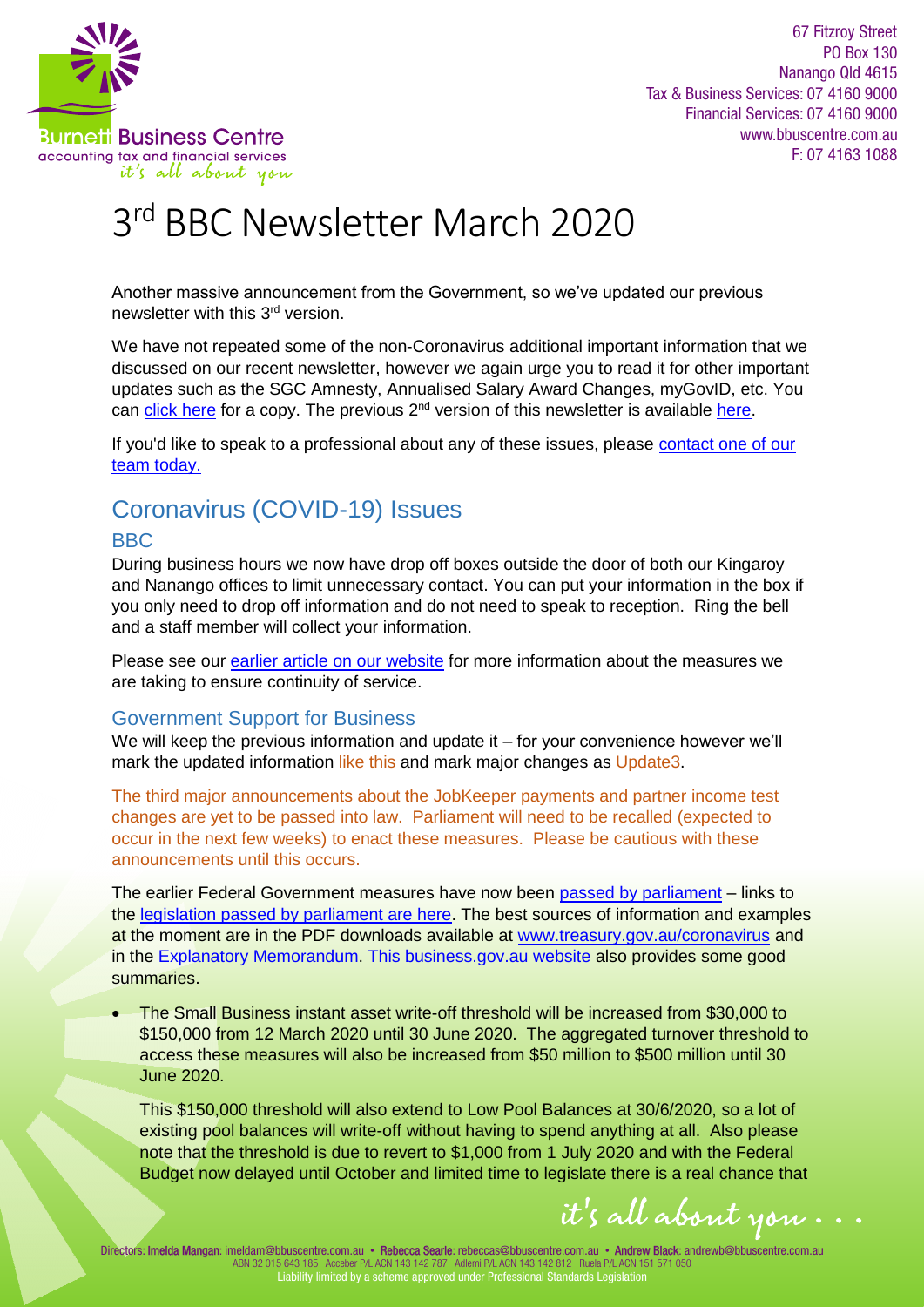this lower threshold will come into play. The below 50% investment incentive for new items may then become more relevant.

- For higher cost equipment, or for those businesses that do not use the Small Business depreciation rules, a new investment incentive will be available from 12 March 2020 through to 30 June 2021 that will operate to accelerate certain depreciation deductions. Businesses with a turnover of less than \$500 million will be able to immediately deduct 50% of the cost of an eligible asset on installation, with existing depreciation rules applying to the balance of the asset's cost. As announced, this measure is proposed to only apply to **new** depreciating assets first used, or installed ready for use, by 30 June 2021. It does not apply to second hand assets, buildings or other capital works assets.
- Various temporary relief from specific insolvency laws are proposed. See the fact sheet [for more details](https://treasury.gov.au/sites/default/files/2020-03/Fact_sheet-Providing_temporary_relief_for_financially_distressed_businesses.pdf).

# Government Support for Employers

- Tax-free payments of up to \$100,000 for eligible small and medium businesses, not-forprofits and charities based on their PAYG withholding obligations. (All need a turnover of less than \$50 million and must employ staff)
	- These will be made in two parts -up to 30 June and after 30 June.
	- The initial payments will be benchmarked to 100 per cent of the amount withheld on employees' salary and wages, up to a maximum payment of \$50,000 for the period up to 30 June. The additional payments made after 30 June (if the business continues to be active) will then be based on the amount you received for the pre 30 June period.
	- Eligible businesses that pay salary and wages will initially receive a minimum payment of \$10,000, even if they are not required to withhold tax. A second minimum payment of \$10,000 will be paid after 30 June. The first payment will occur on the first eligible activity statement lodgement during the intial period.
	- The measure will be delivered by the ATO as a credit in the activity statement system from 28 April 2020 upon businesses lodging eligible upcoming activity statements. Employers who lodge their BAS on a monthly basis will be eligible to receive the payment for the March 2020, April 2020, May 2020 and June 2020 lodgements, while quarterly lodgers will be eligible to receive the payment for the quarters ending March 2020 and June 2020.
	- The additional payments after 30 June are based on the amount you receive in the pre 30 June period. Monthly lodgers will receive ¼ of the pre 30 June amount in each monthly lodgement for June, July, August and September 2020.
	- The payments will only be available to active eligible employers established prior to 12 March 2020. The entity needs to have held an ABN on 12 March 2020, and reported business income in its 2018-19 Income Tax Return or made taxable supplies that were reported to the ATO prior to 12 March.

An entity will be disqualified as an eligible entity if there is a scheme with the sole of dominant purpose of getting the benefit.

To be eligible the entity must make a payment that is subject to withholding obligations (broadly a payment of wages or salary or similar) – so W1 on your BAS. It does not matter if an amount has actually been withheld or not (so it doesn't matter if W2 on your BAS is nil).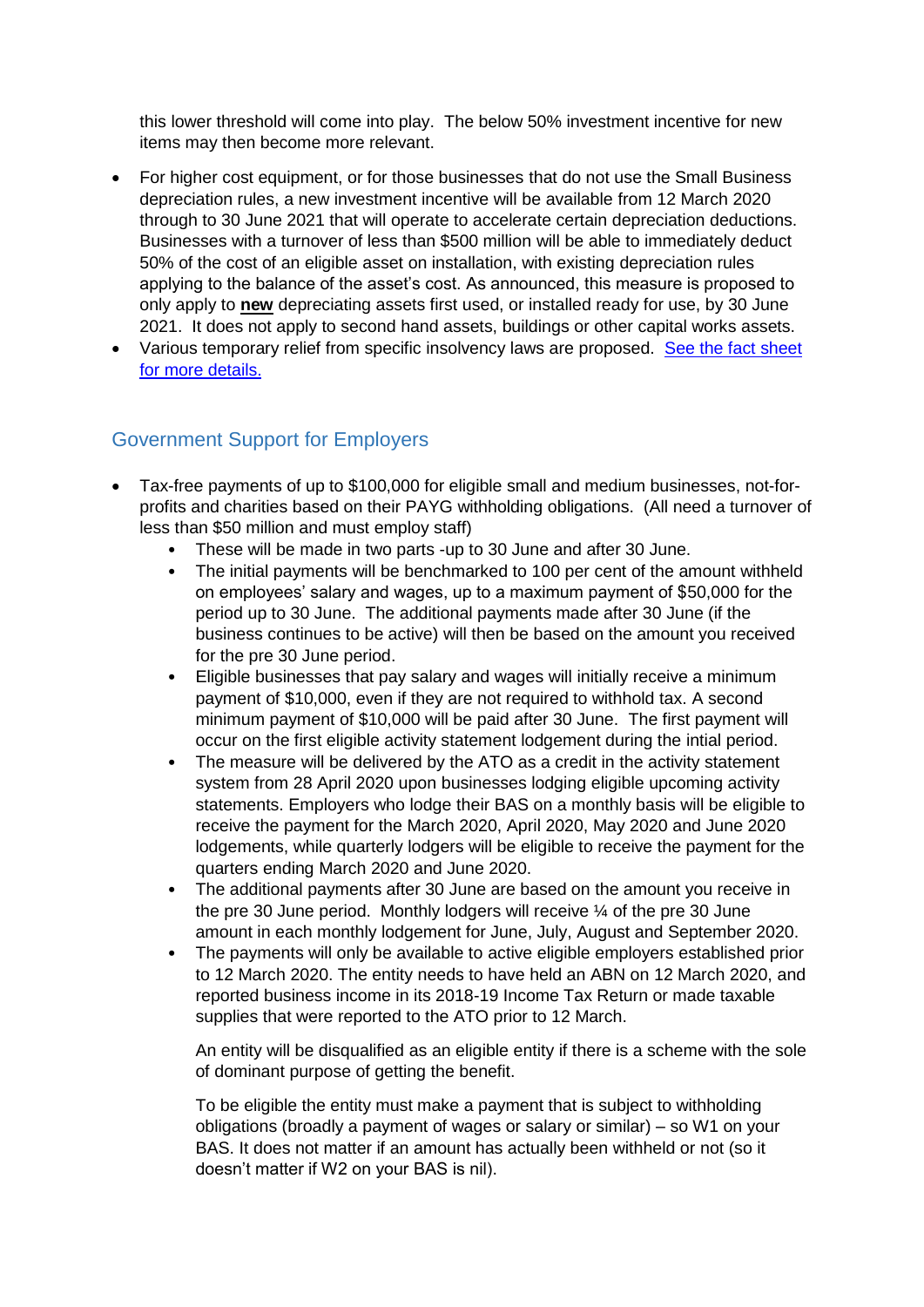The entity needs to be a small or medium business entity in the last lodged Income Tax Return, but the ATO has to be satisfied that the entity is likely to still be a small or medium business entity.

- The payments reduce the amount you owe on the Activity Statements. If this creates a refund position, the balance will be refunded to you.
- To understand how it works, see the examples in the support for business [factsheet](https://treasury.gov.au/sites/default/files/2020-03/Fact_sheet-Cash_flow_assistance_for_businesses_0.pdf) o[n www.treasury.gov.au](https://treasury.gov.au/)

These measures have a start date from 12 March. We urge you to exercise caution in making big investment decisions to take advantage of these measures until you are certain you are eligible.

- The federal government will also provide wage subsidies to support the retention of apprentices and trainees. Employers with less than 20 full-time employees may be entitled to apply for Government funded wage subsidies amounting to 50% of an apprentice's or trainee's wage for up to nine months from 1 January 2020 to 30 September 2020. The maximum subsidy for each apprentice/trainee is \$21,000. Importantly, where an employer is not able to retain an apprentice, the subsidy will be available to a new employer that employs that apprentice. It is proposed that employers will be able to register for the subsidy from early-April 2020.
- UPDATE3: JOBKEEPER PAYMENTS of a flat payment of \$1,500 per fortnight will be paid to eligible employers who have experienced a significant downturn during this period.

The payment will be paid to employers, for up to six months, for each eligible employee that was on their books on 1 March 2020 that is retained and continues to be engaged by that employer.

Where a business has stood down employees since 1 March, the payment will help them maintain connection with their employees. The payment will also apply to those who ceased employment since 1 March and then were re-engaged by the same eligible employer.

Employers will receive a payment of \$1,500 per fortnight per eligible employee. Every eligible employee must receive at least \$1,500 per fortnight from this business, before tax. If this is more than the normal pay, it will be up to the employer if they want to pay superannuation on any additional wage paid because of JobKeeper Payments.

The \$1,500 amount is a before tax amount – tax will be withheld as per normal arrangements. Employers also must notify employees that they are claiming the JobKeeper payment on their behalf.

The program will commence from 30 March 2020, with the first payments to be received by eligible businesses in the first week of May as monthly arrears from the Australian Taxation Office. Eligible businesses can begin distributing the JobKeeper payment immediately and will be reimbursed from the first week of May.

Eligible employers will be those with annual turnover of less than \$1 billion who selfassess that have a reduction in revenue of 30 per cent or more, since 1 March 2020 over a minimum one-month period.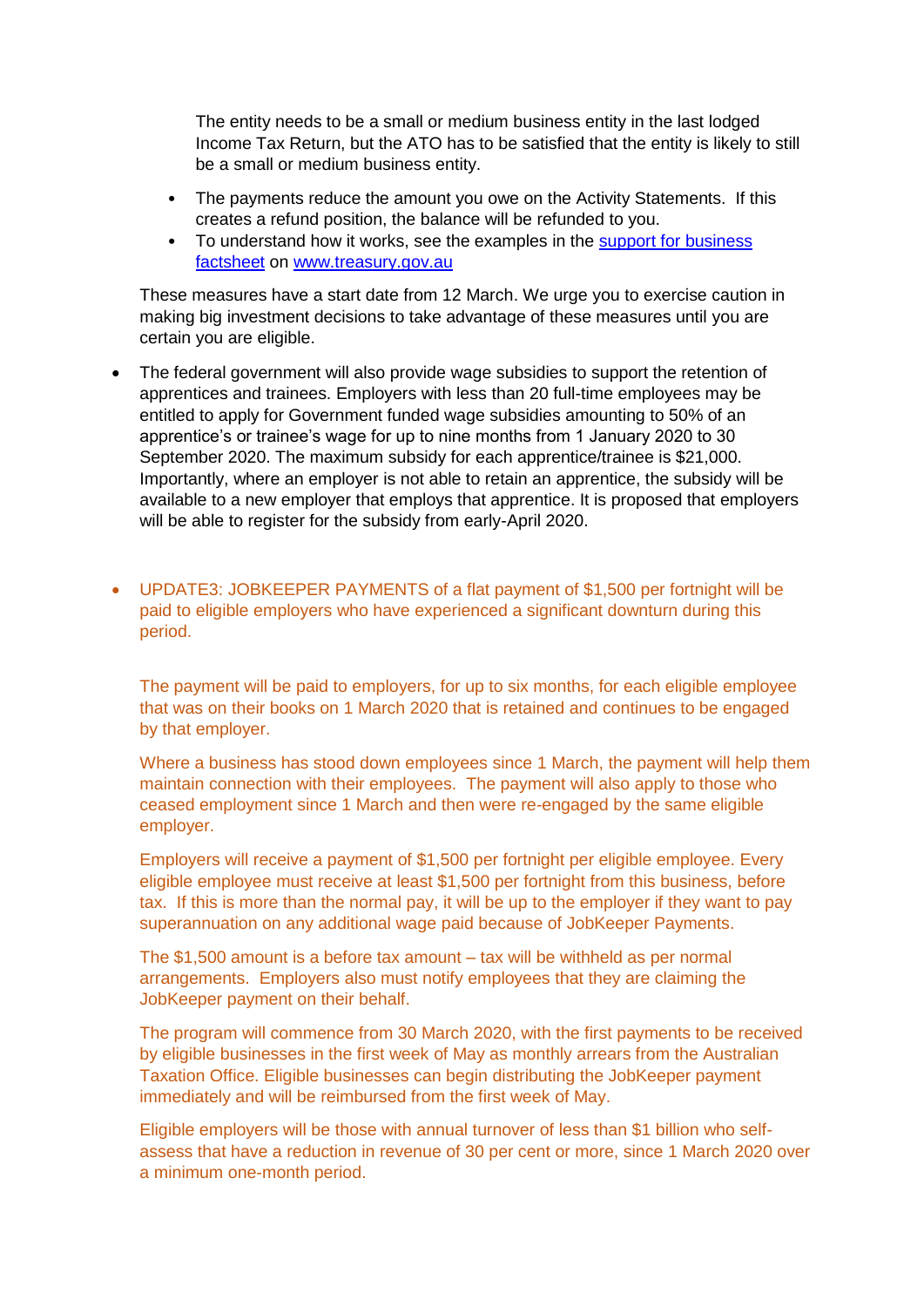Eligible employers include businesses structured through companies, partnerships, trusts and sole traders. Not for profit entities, including charities, will also be eligible.

Full time and part time employees, including stood down employees, would be eligible to receive the JobKeeper Payment. Where a casual employee has been with their employer for at least the previous 12 months they will also be eligible for the Payment. An employee will only be eligible to receive this payment from one employer.

Eligible employees include Australian residents, New Zealand citizens in Australia who hold a subclass 444 special category visa, and migrants who are eligible for JobSeeker Payment or Youth Allowance (Other).

Self-employed individuals are also eligible to receive the JobKeeper Payment.

Eligible businesses can apply for the payment online and are able to register their interest via [ato.gov.au](https://www.ato.gov.au/general/gen/JobKeeper-payment/)

More information can be found at [this treasury.gov.au factsheet.](https://treasury.gov.au/sites/default/files/2020-03/Fact_sheet_Info_for_Employers_0.pdf)

#### Flow of Credit

CORONAVIRUS SME GUARANTEE SCHEME

The Coronavirus small and medium sized businesses (SME) Guarantee Scheme will provide a guarantee of 50 per cent to SME lenders for new unsecured loans to be used for working capital. This will enhance these lenders' willingness and ability to provide credit, which will result in SMEs being able to access additional funding to help support them through the upcoming months.

SMEs with a turnover of up to \$50 million will be eligible to receive these loans.

The Government will provide eligible lenders with a guarantee for loans with the following terms:

- Maximum total size of loans of \$250,000 per borrower.
- The loans will be up to three years, with an initial six month repayment holiday.
- The loans will be in the form of unsecured finance, meaning that borrowers will not have to provide an asset as security for the loan.

Loans will be subject to lenders' credit assessment processes with the expectation that lenders will look through the cycle to sensibly take into account the uncertainty of the current economic conditions.

As part of the loan products available, the Government will encourage lenders to provide facilities to SMEs that only have to be drawn if needed by the SME. This will mean that the SME will only incur interest on the amount they draw down. If they do not draw down any funds from the facility, no interest will be charged, but they will retain the flexibility to draw down in the future should they need to.

The Scheme will commence by early April 2020 and be available for new loans made by participating lenders until 30 September 2020.

More information is available on this [treasury.gov.au link.](https://treasury.gov.au/coronavirus/sme-guarantee-scheme) Your bank will be able to provide more information. [This page from the NAB](https://www.nab.com.au/personal/customer-support/covid19-help/business-support-loans) is an example.

 OTHER BANK MEASURES: Your bank may be offering other measures. NAB for example are allowing fee waivers on merchant terminal rentals and monthly fees, as well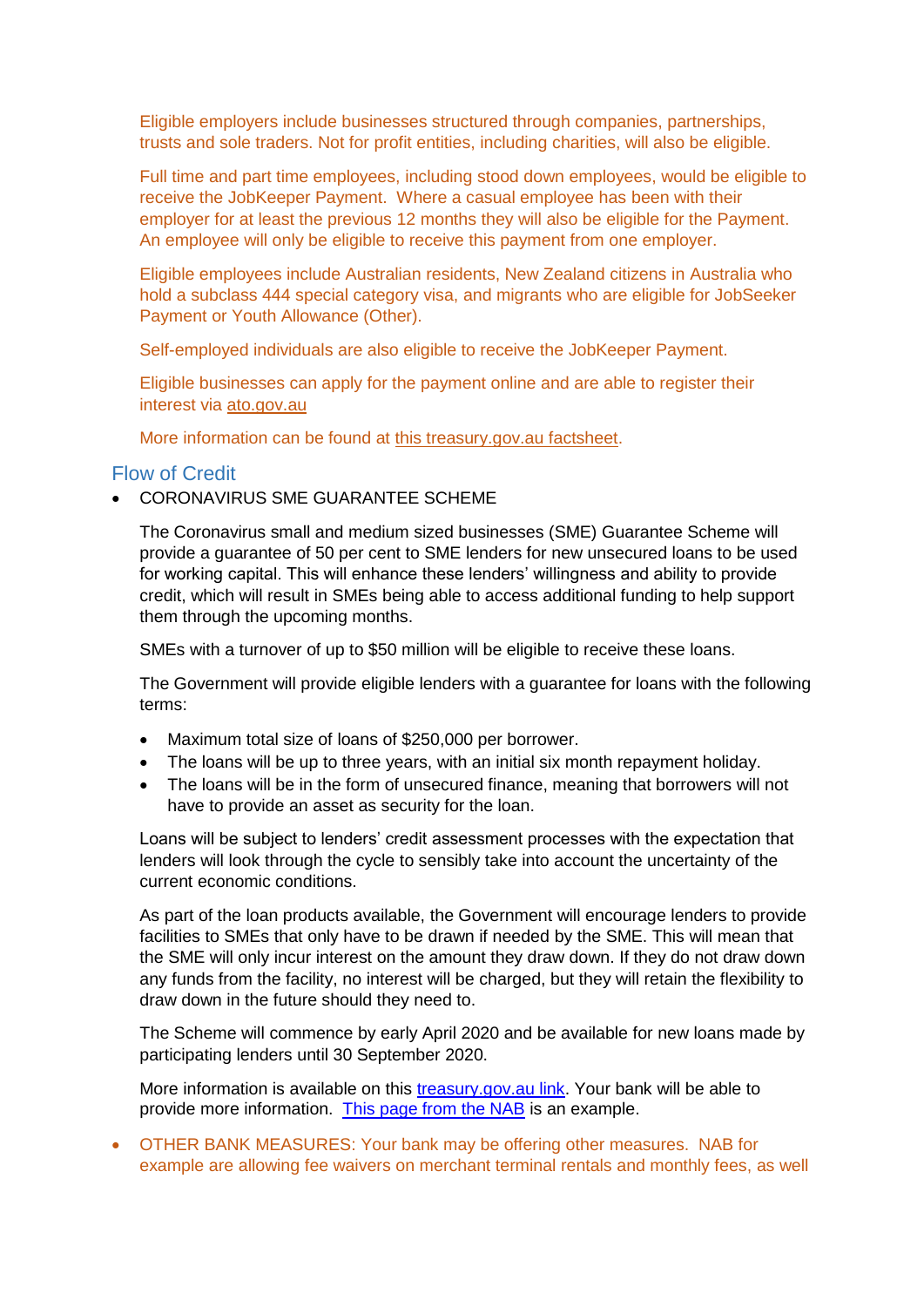as deferral of principal and interest for six months on a range of business and home loans. Please contact your bank to discuss what measures may be available to you.

 UPDATE3: The Australian Banking Association has now extended its emergency support measures by allowing businesses with total business loan facilities of up to \$10 million to defer repayments for six months.

The opt-in measure will see the banks apply certain conditions on customers, including requiring customers to advise that their business is affected by COVID-19.

Commercial property landlords will need to provide an undertaking to the bank that for the period of the interest capitalisation they will not terminate leases or evict current tenants for rent arrears as a result of COVID-19.

Business are also required to have been current in terms of existing facilities 90 days prior to applying.

Interest will be capitalised, meaning either the term of the loan is extended or payments are increased after the deferral period.

For more info, see the [Australian Banking Association website.](https://www.ausbanking.org.au/campaigns/financial-hardship/)

QUICK AND EFFICIENT ACCESS TO CREDIT FOR SMALL BUSINESSES

The Government is providing an exemption from responsible lending obligations for lenders providing credit to existing small business customers. This exemption is for six months, and applies to any credit for business purposes, including new credit, credit limit increases and credit variations and restructures. This should help small businesses get access to credit quickly and efficiently.

#### State Based Schemes:

We have focussed on QLD measures here, however the NSW State government has also announced a range of measures [\(see this link](https://preview.nsw.gov.au/covid-19) an[d this news link dated 27 March 2020\)](https://preview.nsw.gov.au/news/billions-tax-relief-for-business-1-billion-fund-for-jobs-and-help-for-vulnerable). Other states will have their own information and you should go to the relevant website in each state.

The main source of info for QLD is at [www.treasury.qld.gov.au](https://www.treasury.qld.gov.au/programs-and-policies/covid19-package/)

 The Queensland State government is offering a new loan facility of up to \$250,000, interest free for the first 12 months, to support businesses to retain their staff. This will be administered via QRIDA.

More info can be found at [www.qrida.qld.gov.au](http://www.qrida.qld.gov.au/) and applications can be [lodged now](http://www.qrida.qld.gov.au/current-programs/covid-19-business-support/queensland-covid19-jobs-support-scheme)

• If payroll tax is applicable to you, the Queensland State government is apparently refunding two months' worth of payroll tax for small and medium business, and waiving an additional 3 months of payroll tax. The previously announced payroll tax deferral will now apply for six months from July to December after the payroll tax holiday.

Large business will also receive the benefit of all these measures except for the 3 months of payroll tax holiday (although these payments can be deferred).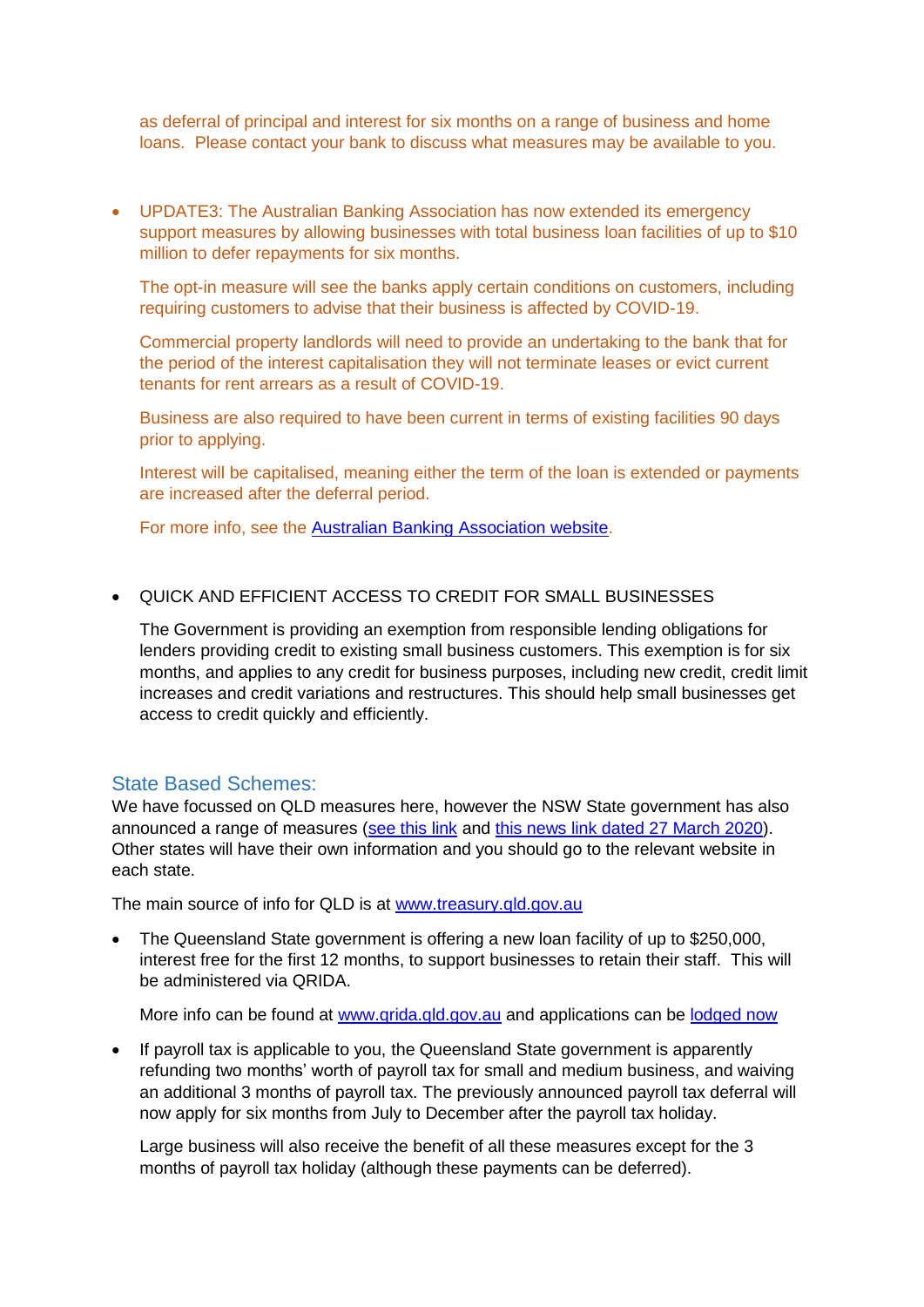Electricity Rebates: QLD Small and Medium Businesses and sole trader businesses will receive a \$500 rebate on power bills.

Households will receive a \$200 per household reduction in Electricity and Water charges.

- Queensland Liquor Licensing fees waived for venues forced to close
- Queensland Health Directions, including the list of non-essential businesses subject to the closure direction, are [here.](https://www.health.qld.gov.au/system-governance/legislation/cho-public-health-directions-under-expanded-public-health-act-powers)
- If you are a Manufacturing Business that is having trouble obtaining vital materials and supplies to remain open, [see this link.](http://dsdmip.qld.gov.au/index.php/industry/industry-support-dsd/manufacturer-s-supply-matching-request-form/view/form)

#### Support for Individuals

Th[e Centrelink News page](https://www.servicesaustralia.gov.au/individuals/news/all) is a great source of information, as well as the other links provided.

 The federal government will also provide tax-free payments of \$750 to social security, veteran and other income support recipients and eligible concession card holders. It is estimated that around half of those who will benefit will be pensioners. These payments will commence to be automatically made from 31 March 2020. A second payment of \$750 will be made on 10 July 2020.

Centrelink will pay you the \$750 one off Economic Support Payment if you're living in Australia and get an eligible payment between 12 March 2020 and 13 April 2020. You don't need to do anything – it will be paid automatically. You'll get the money from 31 March with most getting it by 17 April 2020.

It won't be counted as income for social security and family tax benefit payments, aged care fees and charges, Farm Household Allowance and veterans' payments. It's tax exempt. It won't be used to pay off an existing Centrelink or Child Support debt.

A second \$750 Economic Support Payment will be paid from 13 July 2020 if you're getting an eligible payment or have an eligible concession card on 10 July 2020.

More information, as well as a list of eligible payment and concession cards, are [on this](https://www.servicesaustralia.gov.au/individuals/news/750-one-economic-support-payment)  [web link.](https://www.servicesaustralia.gov.au/individuals/news/750-one-economic-support-payment)

 Centrelink will also make Crisis Payment available if you need to self-isolate, are in severe financial hardship and you can get an income support payment

If you can't work because you're isolated at home due to coronavirus and don't have any leave entitlements you may get Crisis Payment if you're in severe financial hardship and you get an income support payment like JobSeeker Payment or Youth Allowance for job seekers. Crisis Payment is a one off payment equal to a week's pay of your existing income support payment rate.

 CoronaVirus Supplement - A new temporary \$550 per fortnight Coronavirus supplement will apply from 27 April for 6 months for various payment categories.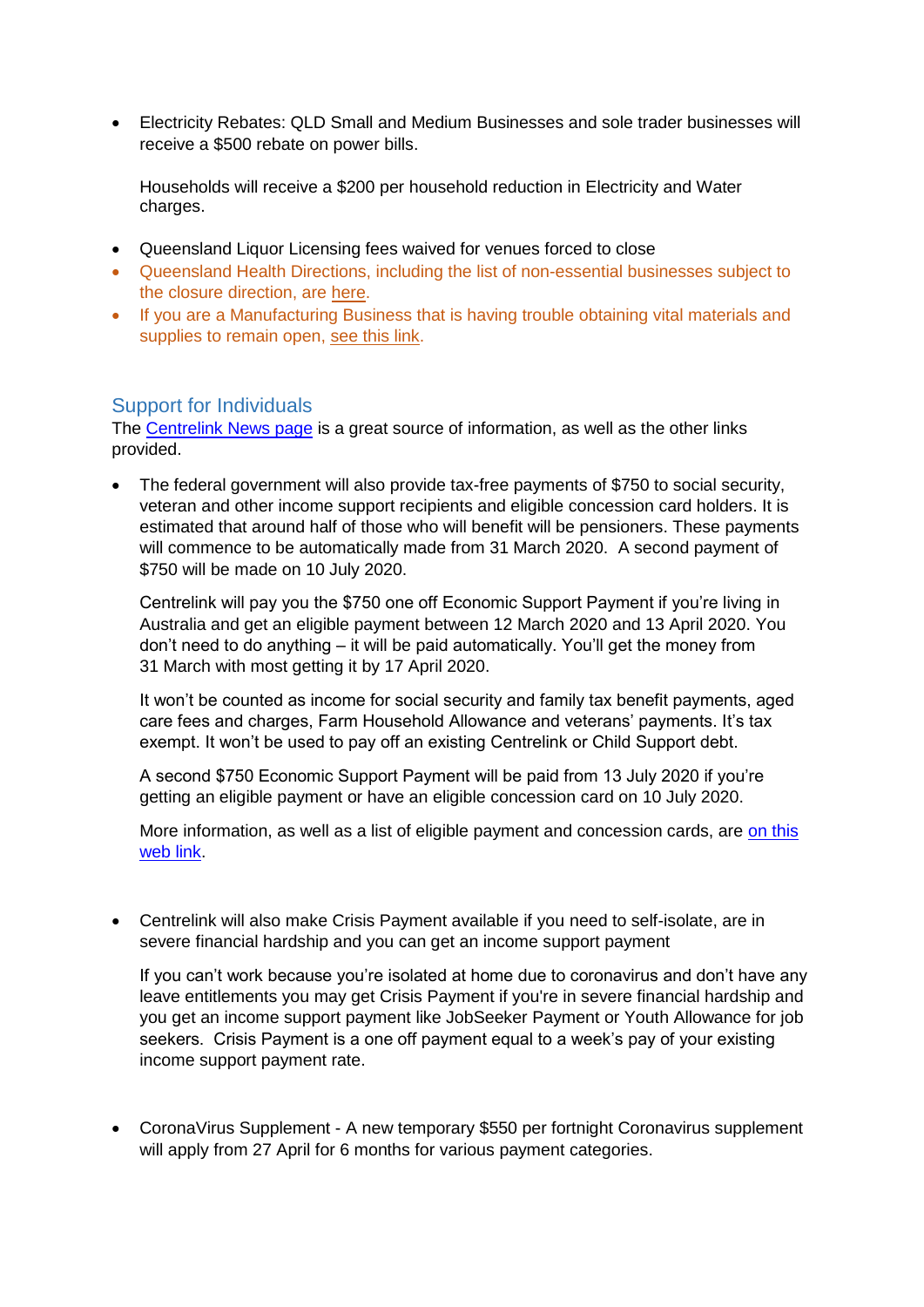We have provided a lot more detail on this one, mainly derived from the treasury fact sheet.

If you're not already getting a payment and need to claim, you need to claim for one of the eligible payments and be approved before you will also get the supplement. You can claim online through [myGov](https://www.servicesaustralia.gov.au/individuals/subjects/about-mygov) using a Centrelink online account, or [phone.](https://www.servicesaustralia.gov.au/individuals/contact-us/phone-us)

More information about how you can [register your intent to claim is here.](https://www.servicesaustralia.gov.au/individuals/subjects/affected-coronavirus-covid-19/if-you-need-payment-coronavirus-covid-19/how-register-your-intention-claim-centrelink-payment-coronavirus-covid-19) [This page](https://www.servicesaustralia.gov.au/individuals/news/more-financial-support-coronavirus-affected-job-seekers) also has some good information and notes about how and when to claim. This [ABC story](https://www.abc.net.au/news/2020-03-23/coronavirus-supplement-payment-what-is-it-and-how-to-apply/12080326) might also be helpful.

Centrelink advises that they will give you access if you're:

- a permanent employee who has been stood down or lost your job
- a sole trader, self-employed, a casual or contract worker whose income has reduced
- caring for someone who's affected by coronavirus.

Asset testing will be waived from 27 April for 6 months, except for Farm Household Allowance and Special Benefit. Mutual Obligations for all payments suspended until April 27.

Income testing, income maintenance and compensation preclusion periods will continue to apply.

UPDATE3 – -the Jobseeker Payment is what is used to determine access to the \$550 per fortnight Cornavirus Supplement, and is subject to a partner income test. The Government is temporarily relaxing the partner income test to ensure that an eligible person can receive the JobSeeker Payment, and associated Coronavirus Supplement, providing their partner earns less than \$3,068 per fortnight, around \$79,762 per annum. The personal income test for individuals on JobSeeker Payment will still apply.

Ordinary Waiting Period will not apply, nor will the liquid asset test waiting period, newly arrived residents waiting period, and seasonal work preclusion period if you are eligible for the supplement.

You can't access employer entitlements, such as annual leave or sick leave, or income protection insurance at the same time as getting JobSeeker Payment or Youth Allowance for job seekers.

More information is [on this web link](https://www.servicesaustralia.gov.au/individuals/news/more-financial-support-coronavirus-affected-job-seekers-and-students)

#### More Detailed Info

A new temporary \$550 per fortnight Coronavirus supplement will apply from 27 April for 6 months for the following payment categories:

- Jobseeker Payment (and all payments progressively transitioning to JobSeeker Payment; those currently receiving Partner Allowance, Widow Allowance, Sickness Allowance and Wife Pension)
- Youth Allowance Jobseeker
- Parenting Payment (Partnered and Single)
- Farm Household Allowance
- Special Benefit recipients
- Youth Allowance, Austudy and Abstudy payments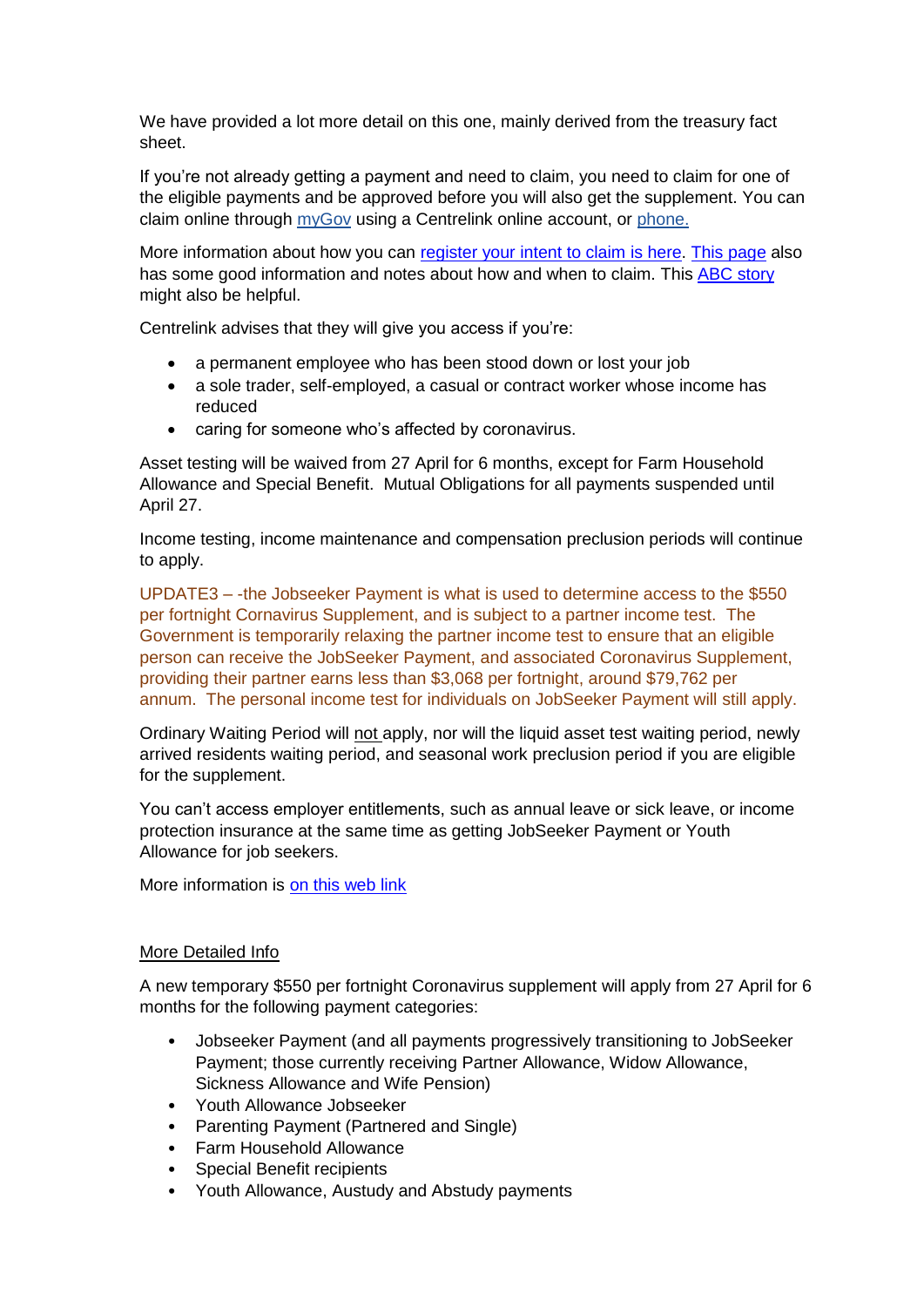For the period of the Coronavirus supplement, there will be expanded access to the income support payments listed above.

- Expanded access: Jobseeker Payment and Youth Allowance Jobseeker criteria will provide payment access for permanent employees who are stood down or lose their employment; sole traders; the self-employed; casual workers; and contract workers who meet the income tests as a result of the economic downturn due to the Coronavirus. This could also include a person required to care for someone who is affected by the Coronavirus.
- Reduced means testing: Asset testing for JobSeeker Payment, Youth Allowance Jobseeker and Parenting Payment will be waived for the period of the Coronavirus supplement. Income testing will still apply to the person's other payments, consistent with current arrangements.
- Reduced waiting times: The one week Ordinary Waiting Period has already been waived. Some other waiting periods are reduced. Income Maintenance Periods and Compensation Preclusion Periods will continue to apply, as payments under these arrangements are treated as income.

People will not be permitted, and will need to declare that they are not, accessing employer entitlements (such as annual leave and/or sick leave) or Income Protection Insurance, at the same time as receiving Jobseeker Payment and Youth Allowance Jobseeker under these arrangements.

UPDATE3 – -the Jobseeker Payment is what is used to determine access to the \$550 per fortnight Cornavirus Supplement, and is subject to a partner income test. The Government is temporarily relaxing the partner income test to ensure that an eligible person can receive the JobSeeker Payment, and associated Coronavirus Supplement, providing their partner earns less than \$3,068 per fortnight, around \$79,762 per annum. The personal income test for individuals on JobSeeker Payment will still apply.

#### Faster claim process/Accelerated claim process:

To ensure timely access to payments, new applicants are encouraged to claim through on-line and mobile channels. If applicants do not have internet access, they can claim over the phone.

- From April 2020, Services Australia will allow new applicants to call to verify their identity to reduce the need to visit a Services Australia office.
- To claim online, people who do not already deal with Services Australia will need to set up their myGov account, call to verify their identity, and get a link to their Centrelink online account.
- Applicants for Jobseeker Payment and Youth Allowance Jobseeker will:
	- Make an initial declaration about their identity, residency status, income and that they have been made redundant, or had their hours reduced (including to zero) as a result of the economic downturn due to Coronavirus.
	- In the case of sole traders and the self-employed, applicants will make a declaration that their business has been suspended or had turnover reduced significantly.
- Applicants may also declare the amount of rent they pay in this declaration to qualify for Rent Assistance.
- Services Australia has effective measures in place to detect those seeking to defraud the social security system. Anyone fraudulently claiming a payment will need to pay the money back and may face imprisonment.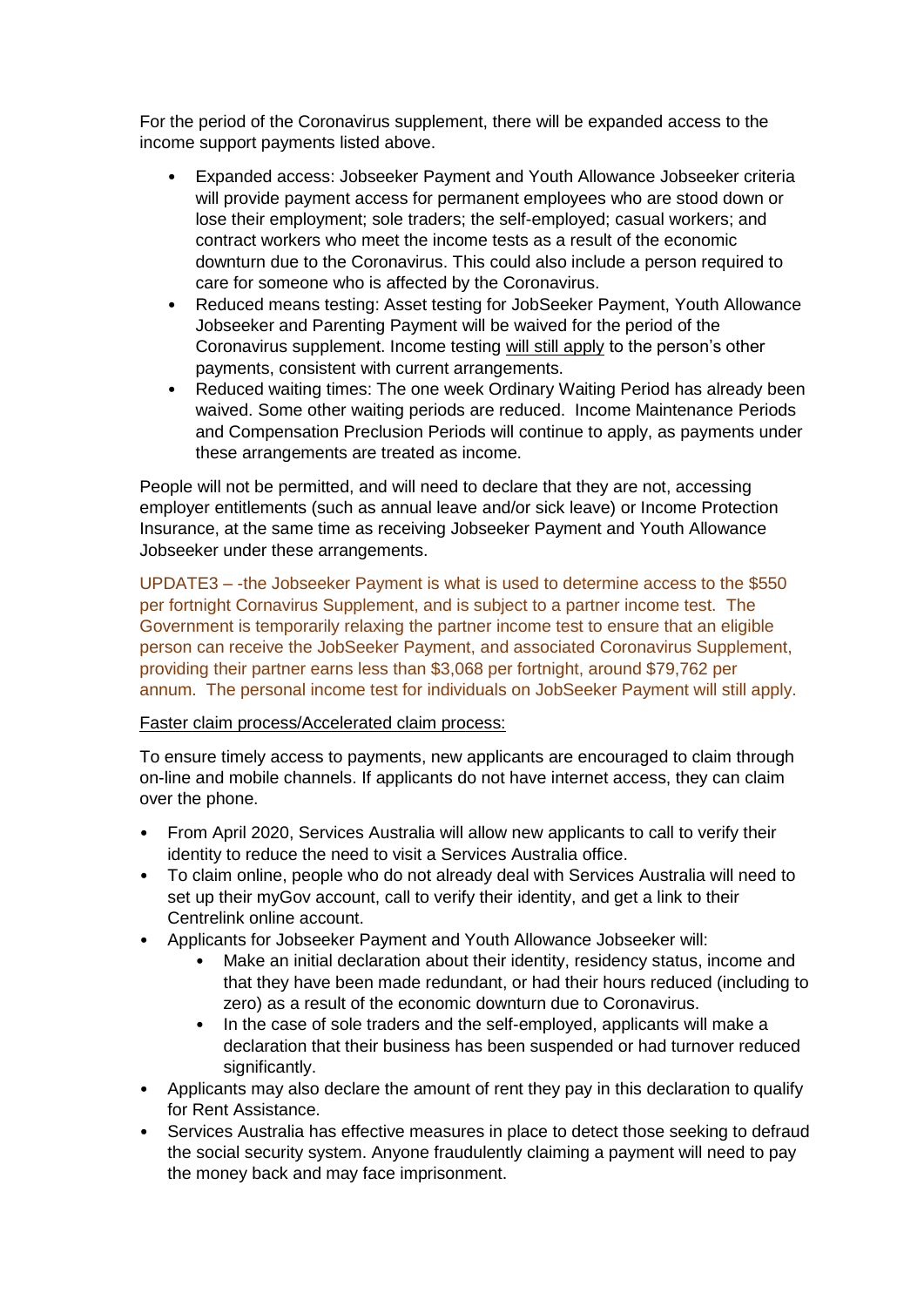#### Streamlined application process:

A number of simplified arrangements will be put in place to make it easier to claim, including **removing** the requirements for:

- Employment Separation Certificates, proof of rental arrangements and verification of relationship status;
- Job Seeker Classification Instrument assessment for those people who have recently left jobs, recognising they are job ready; and
- Job seekers to make an appointment with an employment service provider before they can be paid

#### Flexible jobseeking arrangements

Those receiving Jobseeker Payment have an obligation to actively look for work or build their skills, but the Government is making sure this can be done flexibly and safely.

- Jobseekers who have caring responsibilities, or who need to self-isolate, are able to seek an exemption from their mutual obligation requirements without the need for medical evidence.
- Activities can be rescheduled if the job seeker is unable to attend as a result of the Coronavirus. Job Plans will be adjusted to a default requirement of four job searches a month (or one a week) to reflect softening labour market conditions.

Mutual obligations can be tailored for each individual to suit not only their needs but also the needs of the community. In some circumstances, job seekers can undertake training or volunteer within their community to meet their mutual obligation requirements.

Sole traders that become eligible for the Jobseeker Payment will automatically meet their mutual obligation requirements during this period by continuing to develop and sustain their business.

- Retirees Super -temporarily reducing superannuation minimum drawdown requirements for account-based pensions and similar products by 50 per cent for the 2019-20 and 2020-21 income years.
- Retirees Pension Deeming Rates reducing both the upper and lower social security deeming rates by a further 0.25 percentage points in addition to the 0.5 percentage point reduction to both rates announced on 12 March 2020.
- Temporary Early Access to Super

Eligible individuals will be able to apply online through myGov to access up to \$10,000 of their superannuation before 1 July 2020. They will also be able to access up to a further \$10,000 from 1 July 2020 until 24 September 2020.

To apply for early release you must satisfy any one or more of the following requirements:

- you are unemployed; OR
- you are eligible to receive a job seeker payment, youth allowance for jobseekers, parenting payment (which includes the single and partnered payments), special benefit or farm household allowance (we are unsure if the change to expand the payment to Youth Allowance extends to this measure); OR
- on or after 1 January 2020:
	- **vou were made redundant: OR**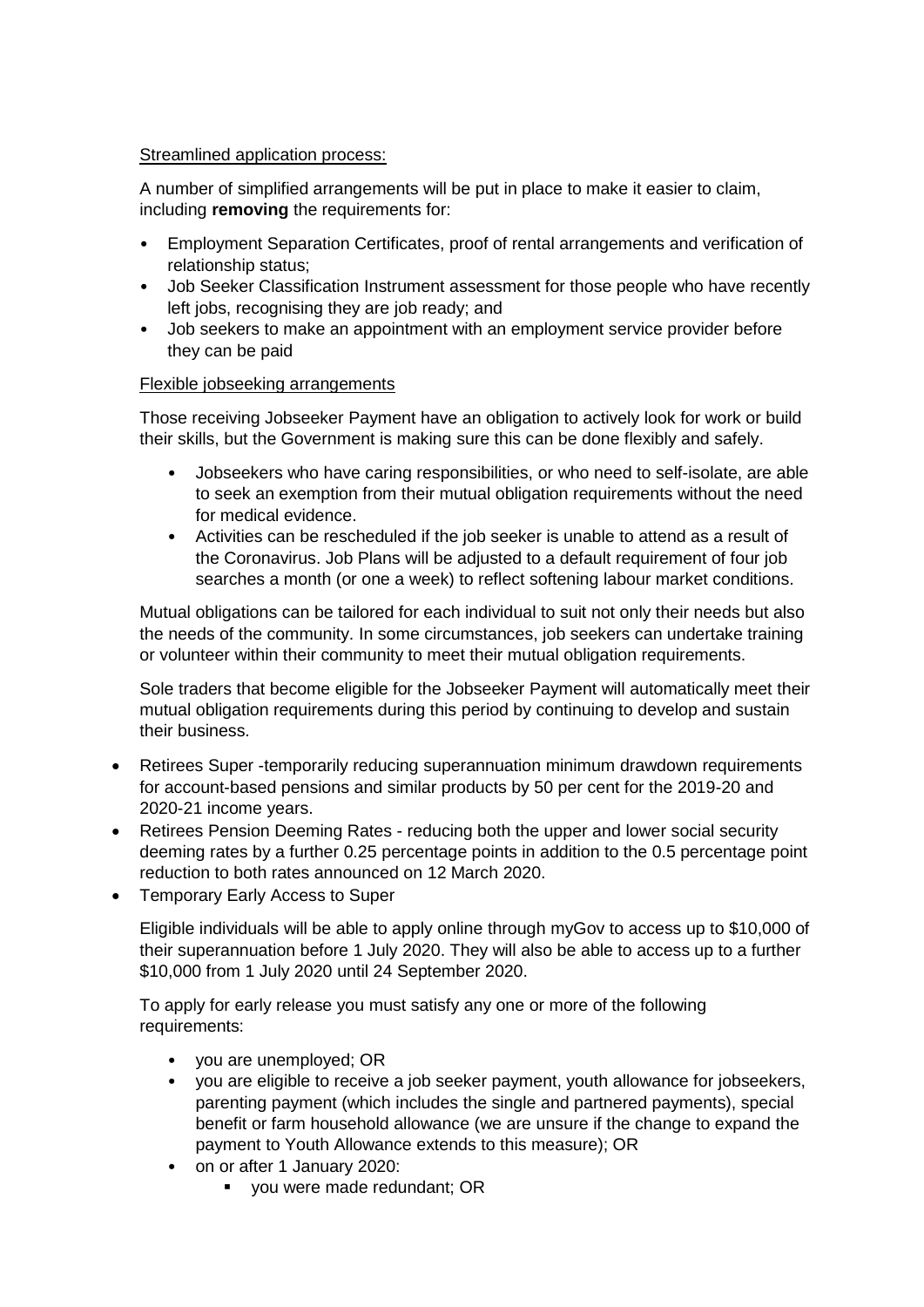- your working hours were reduced by 20 per cent or more; OR
- **i** if you are a sole trader your business was suspended or there was a reduction in your turnover of 20 per cent or more.

People accessing their superannuation will not need to pay tax on amounts released and the money they withdraw will not affect Centrelink or Veterans' Affairs payments.

If you are eligible for this new ground of early release, you can apply directly to the ATO through the myGov website: [www.my.gov.au.](http://www.my.gov.au/) You will need to certify that you meet the above eligibility criteria.

# Tax Office Administrative Relief

The ATO will provide administrative relief for some tax obligations for people affected by the Coronavirus outbreak, on a case-by-case basis. Businesses impacted by the coronavirus are encouraged to contact the ATO Emergency Support Info Line on 1800 806 218 to discuss relief options including:

- deferring by up to four months the payment date of amounts due through the business activity statement (BAS, including PAYG instalments), income tax assessments, FBT assessments and excise
- allowing businesses on a quarterly reporting cycle to opt into monthly GST reporting in order to get quicker access to GST refunds they may be entitled to
- allowing businesses to vary Pay As You Go (PAYG) instalment amounts to zero for the April 2020 quarter; businesses that vary their PAYG instalment to zero can also claim a refund for any instalments made for the September 2019 and December 2019 quarters
- remitting any interest and penalties, incurred on or after 23 January 2020, that have been applied to tax liabilities, and
- working with affected businesses to help them pay their existing and ongoing tax liabilities by allowing them to enter into low-interest payment plans.

You can find more information at thi[s ATO website.](https://www.ato.gov.au/Individuals/Dealing-with-disasters/In-detail/Specific-disasters/COVID-19/)

## SMSF Administrative Relief

UPDATE3: The ATO have confirmed that SMSFs can provide 'a temporary rent reduction' to tenants, including a tenant:

- who is a related party or related trust
- where a member, relative or a member or related party/trust has an underlying economic interest in the tenant.

Although this would normally trigger a range of SIS Act compliance breaches, the ATO has indicated that it will not take compliance action for either the 2020 or 2021 financial years.

As a result, an SMSF can provide a temporary rent reduction immediately without fear of the ATO taking adverse action.

Thi[s Cooper Grace Ward article](https://www.cgw.com.au/publication/smsf-landlords-ato-provides-guidance-on-providing-temporary-covid-19-rent-reduction/?utm_campaign=SMSF%20landlords%3A%20ATO%20provides%20guidance%20on%20providing%20temporary%20COVID-19%20rent%20reduction&utm_source=hs_email&utm_medium=email&utm_content=85431128&_hsenc=p2ANqtz-_1kmN-nfMgsZl5xleeP0RcJPX0B4GwZakJHLufnZO-1g7VVV5pCs8NqsK2CPYbd6K57cux5yypCQASURiSO7pVlpDPisFJ6TmGu3kxr3gPcdR1rLI&_hsmi=85431128) provides more information.